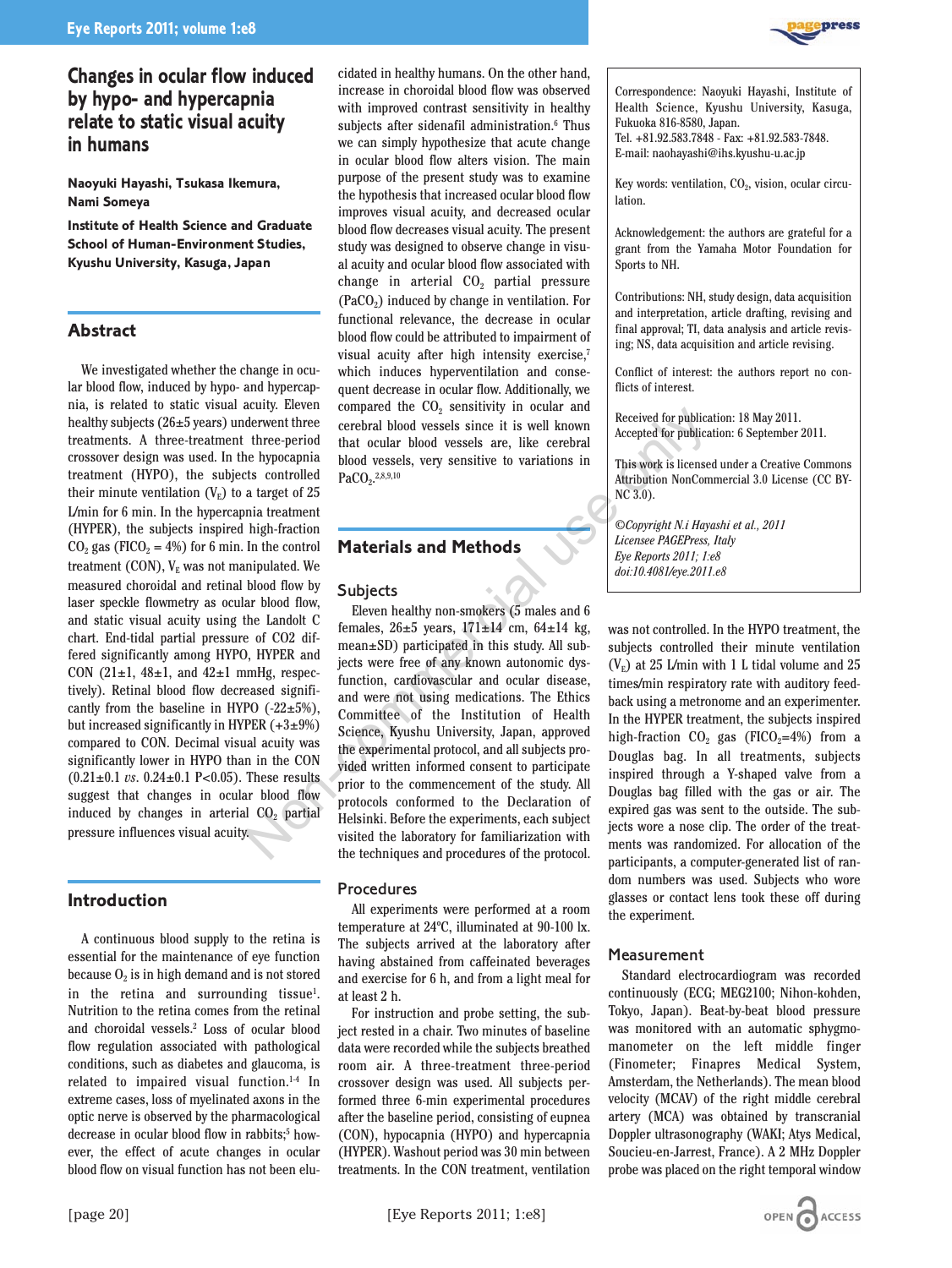

and fixed with an adjustable headband. The MCAV waveform was obtained 47-51 mm from the skin surface. The signals from the ECG, sphygmomanometer and MCAV were sampled and recorded at 1 kHz using an A/D converter (PowerLab 8/30; ADInstruments, CO, USA). Minute-by-minute heart rate and mean arterial pressure (MAP) were calculated from ECG and blood pressure recordings. The subjects breathed through a mouthpiece connected to a hot wire flowmeter (RM-300; Minato Medical Sciences, Osaka, Japan) for the measurement of  $V_{E}$  and end-tidal  $CO_{2}$  partial pressure  $(P_{FT}CO<sub>2</sub>)$ . The flowmeter was calibrated using a 2-L syringe. A small sample of respired gas (1 mL/s) was continuously withdrawn from the mask and analyzed for  $CO<sub>2</sub>$  with a mass spectrometer (WSMR-1400; Westron Corp., Chiba, Japan). The mass spectrometer was calibrated with fresh air and precision gas. Static visual acuity of the right eye was estimated for the last two minutes of the resting baseline and each gas inspiration using the Landolt C chart 1 m from the subjects' eyes. Three different charts were used randomly not to allow subjects to memorize the chart. Visual acuity was expressed as decimal acuity (no unit), i.e., 20:20 and 20:200 correspond to 1.0 and 0.1, respectively.

Laser speckle for four seconds was obtained 3 or 4 times for 0.5-2 min for the baseline and 4-6 min for each treatment (LSFG; SoftCare-Ltd, Fukuoka, Japan). Subjects were asked to open their right eye for more than four seconds during the measurement. No drug administration such as mydriatic was used. LSFG is a non-invasive technique to measure real-time, two-dimensional relative blood flow velocity of ocular microcirculation using the laser speckle phenomenon,<sup>11</sup> which is recognized as an interference phenomenon of coherent light sources, such as lasers.<sup>12</sup> When tissue is illuminated under laser radiation, a speckle pattern appears, the structure of which changes rapidly according to blood flow velocity.13 A laser beam emitted from a laser diode (wavelength 830 nm) is transmitted into part of the intraocular tissue. The observation field included the optic nerve head and the macular area. The blood flow map is obtained from the mean blur rate (30 frames per second), a quantitative index of relative blood flow velocity. From the data, two-dimensional perfusion maps are determined (Figure 1), quantifying blood flow velocity using commercially available software (LSFG Analyzer ver. 3.0.33.0 SoftCare-Ltd, Fukuoka, Japan). The mean velocity of blood flow was calculated from three or more entire cardiac cycles. Ocular blood flow velocity was obtained from retinal and choroidal capillary vessels (RCV). RCV was obtained from a given observation field of capillary vessels between the optic nerve head and the macula. This field was the same among subjects. So RCV represents blood flow velocity. This measurement does not separate retinal and choroidal flow. Ocular blood flow was obtained from inferior temporal retinal arteriole (ITRA), and superior temporal retinal arteriole (STRA). The cross section of the target arteriole was automatically selected by the software, and the blood flow was calculated from the integral of a cross sectional map of perfusion. The software can identify the arteriole, but not the capillaries. Thus, it provides relative blood flow of the arterioles according to the integral of a cross sectional map of perfusion.

#### Data analysis

PaCO<sub>2</sub> was estimated from  $V_E$  and  $P_{ET}CO_2$ .<sup>14</sup> Ocular blood flow measurements were used for analysis only when clear laser speckle imaging was obtained in two or more consecutive heart beats during a 4-s recording period. These flow data were averaged in each condition and calculated as a relative value to the resting baseline value. Data are expressed as the mean±SE. The effect of treatments was examined by repeated-measures ANOVA. When a significant F value was detected, this was analyzed further against the CON value using Dunnett's post-hoc test. Likewise, the relative response from the resting baseline in each vasculature to different ventilations was compared by repeated-measures ANOVA and Dunnett's test to compare with the MCAV value. Pearson correlation coefficient was calculated for the responses to  $CO<sub>2</sub>$  among vasculatures, and between acuity changes and relative changes in blood flow in various vasculatures. Multiple regression analysis was performed to reveal effects of blood flow in RCV and MCA on visual acuity. The level of statistical significance was set at P<0.05. These stagas. Statt visual analysis only when clear last speciele imaging<br>
estimated for the was obtained in two or more consecutive heart<br>
the Landolt C chart data were averaged in each condition and cal-<br>
not to allow sub-<br>
s. T

tistical analyses were performed with SAS (version 8.2; SAS Institute, Cary, NC, USA) at the Computing and Communications Center, Kyushu University, Japan.

### **Results**

### Systemic change

Hypercapnia increased both MAP and HR, while hypocapnia decreased MAP and increased HR (Table 1). These changes were slight but significant. Hypercapnia significantly increased MCAV, while hypocapnia significantly decreased it (Table 1).  $P_{ET}CO_2$  differed



**Figure 1. Examples of the velocity data obtained in a subject at eupnia (CON, upper) and hypocapnia (HYPO, bottom). Color bars shown in the right side indicates the blood flow velocity. Note decrease in blood flow velocity in HYPO, compared to CON treatment.** 

#### Table 1. MAP, HR, MCAV,  $P_{a}CO_{2}$  and  $V_{E}$  during baseline and treatment.

|                             |                                               | <b>Baseline</b>                                    | <b>Treatment</b>                                     |
|-----------------------------|-----------------------------------------------|----------------------------------------------------|------------------------------------------------------|
| $MAP$ (mmHg)<br><b>CON</b>  | <b>HYPER</b><br><b>HYPO</b><br>$87.4 \pm 3.2$ | $87.6 \pm 3.6$<br>$87.4 \pm 3.8$<br>$85.8 \pm 2.6$ | $88.9 \pm 3.7*$<br>$84.5 \pm 3.6*$                   |
| HR(bpm)                     | <b>HYPER</b><br><b>HYPO</b><br><b>CON</b>     | $65.7 \pm 3.7$<br>$67.1 \pm 4.6$<br>$63.9 \pm 3.5$ | $68.0 \pm 3.8*$<br>$78.9 \pm 5.5*$<br>$65.6 \pm 3.6$ |
| $MCAV$ (cm/s)<br><b>CON</b> | <b>HYPER</b><br><b>HYPO</b><br>$79.3 \pm 4.3$ | $76.2 + 4.4$<br>$79.1 \pm 3.8$<br>$77.1 \pm 4.0$   | $81.7 + 4.9*$<br>$46.1 \pm 2.6*$                     |
| $PaCO2$ (mmHg)              | <b>HYPER</b><br><b>HYPO</b><br><b>CON</b>     | $42.5 \pm 1.3$<br>$43.2 \pm 0.6$<br>$43.1 \pm 1.4$ | $48.4 \pm 0.6*$<br>$23.9 \pm 0.3*$<br>$43.2 \pm 1.0$ |
| $V_{E}$ (L/min)             | <b>HYPER</b>                                  | $6.8 \pm 0.4$                                      | $12.1 \pm 0.9*$                                      |
| <b>CON</b>                  | <b>HYPO</b><br>$7.0 \pm 0.4$                  | $7.1 \pm 0.5$<br>$7.7 \pm 0.4$                     | $22.9 \pm 1.4*$                                      |

Values are the mean±SE. All variables during the treatment significantly changed from the resting baseline values, except in the CON treatment. \*P<0.05 vs. baseline.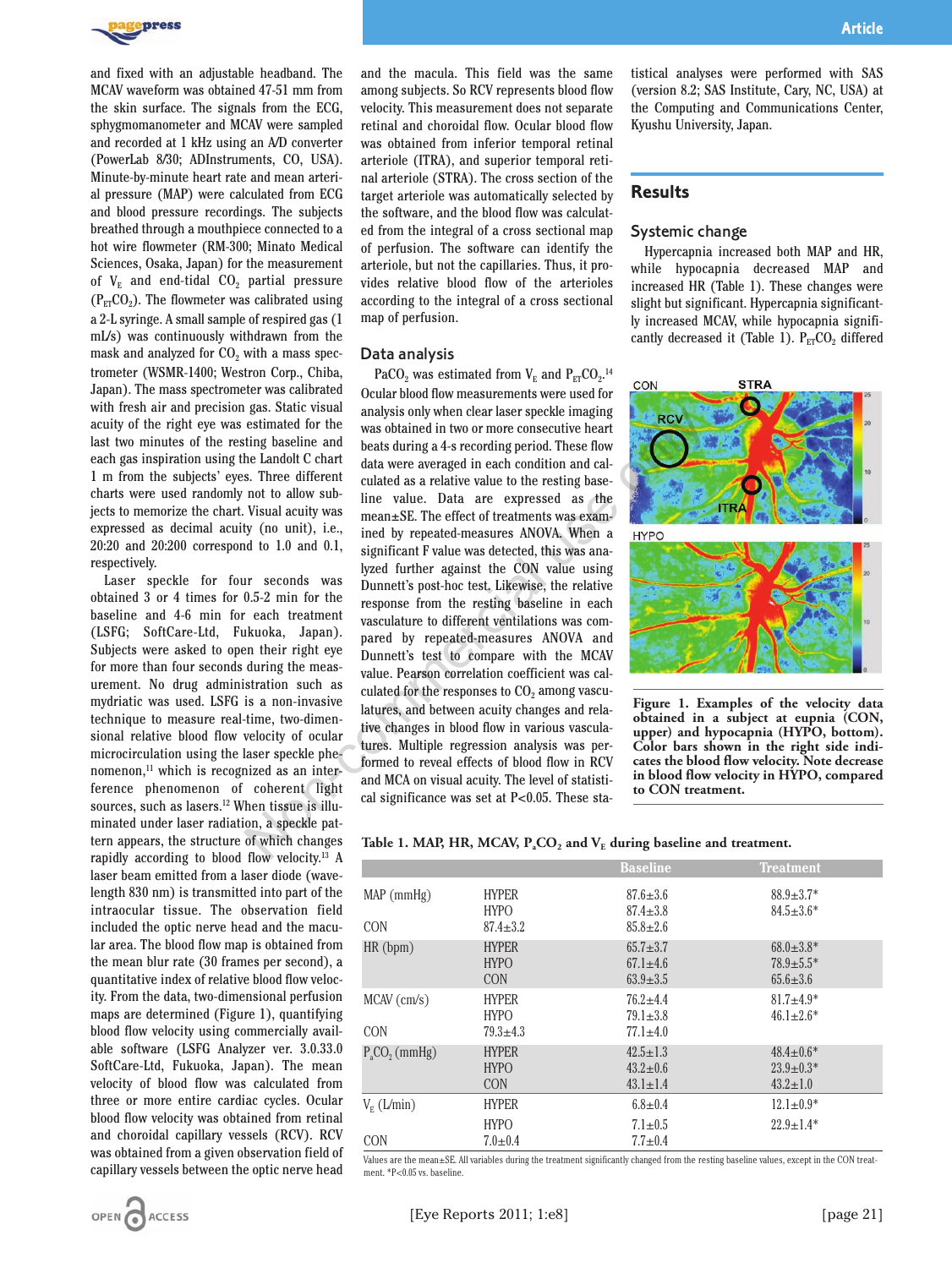significantly among CON, HYPO, and HYPER treatments  $(42\pm1, 21\pm1,$  and  $48\pm1$  mmHg, respectively). Accordingly, there were significant differences in estimated  $PaCO<sub>2</sub>$  among treatments (Table 1).

#### Ocular and cerebral blood flow

The eupnea (CON) did not significantly alter blood flow velocity in MCA, and blood flow in RCV, ITRA and STRA from the baseline value  $(P>0.1)$ .

Hyperventilation resulting in hypocapnia (HYPO) significantly decreased blood flow velocity in MCA, blood flow velocity in RCV, and blood flow in ITRA and STRA by  $42\pm4\%$ ,  $22\pm15\%$ ,  $15\pm8\%$  and  $13\pm18\%$ , respectively (Figure 2). The decrease in MCAV was significantly greater than in other vasculatures. High-fraction  $CO<sub>2</sub>$  gas inspiration (HYPER) slightly but significantly changed blood flow



**Figure 2. Relative changes in blood flow velocity in middle cerebral artery (MCAV), blood flow velocity in retinal and choroidal vessels (RCV), and blood flow in inferior temporal retinal arteriole (ITRA) and superior temporal retinal arteriole (STRA) in response to hypocapnia (HYPO), eupnia (CON) and hypercapnia (HYPER). HYPO significantly decreased blood flow in MCA, RCV, ITRA and STRA. The decrease in MCAV was significantly greater than in the other vasculatures. HYPER treatment slightly but significantly changed blood flow in MCA and RCV, but not in ITRA and STRA. The increase in MCAV was significantly greater than in ITRA. n=11. \*P<0.05** *vs* **CON,** =**P<0.05** *vs* **MCA** 



**Figure 3. Visual acuity during hypocapnia (HYPO), eupnia (CON) and hypercapnia (HYPER). This was significantly less in HYPO and tended to be greater in HYPER than in the CON treatment. n=11. \*P<0.05** *vs* **CON (\*)P=0.08** 

velocity in MCA and RCV (8 $\pm$ 9 % and 3 $\pm$ 9%, respectively), but not blood flow in ITRA and STRA. The increase in MCAV was significantly greater than in ITRA flow.

#### Visual acuity

Visual acuity with HYPO, CON and HYPER treatments was  $0.21 \pm 0.1$ ,  $0.24 \pm 0.1$  and  $0.25\pm0.1$ , respectively (Figure 3). Visual acuity was significantly lower in HYPO and tended to be greater in HYPER than in the CON treatment. The difference in visual acuity in HYPO and HYPER treatments compared with the CON treatment was significantly and positively correlated with the relative changes in blood flow in RCV and MCA (r=0.52 and 0.51, respectively, n=22) (Figure 4). The correlation was still observed between visual acuity and RCV in HYPO treatment (r=0.67, n=11). Except for this case, there was no significant correlation in changes between blood flow and visual acuity when HYPO and HYPER were separately examined. However, when deleting an extreme point in RCV and visual acuity relationship, we lost the significant correlation. On the other hand, in the MCA and visual acuity relationship, while even after deleting one to five extreme points, significant correlation was still present between MCA and visual acuity relationship. Multiple regression revealed the significant effect on a change in visual acuity of changes in blood flow both in MCA and RCV:  $1,000$  V = 0.7 R + 0.4 M + 2.3; where V represents the change in visual acuity from baseline, R and M are the relative changes in RCV blood flow and MCAV, respectively. Example the was in significant correlation in example the conduct that the same of the state in the magnetic spectral use only the state of focular in the Mondo HWER were separately. The present result examined. However,

# Relationship in CO<sub>2</sub> reactivity

#### among vasculatures

The correlation coefficient among relative responses in vasculature to HYPO treatment **Dress** 

was significant between ITRA and RCV (r=0.60), but no significant correlations were obtained among other ocular and cerebral blood flow responses (r ranged from -0.04 to  $0.50, P>0.1$ ).

### **Discussion**

A main finding in the present study is that hypo- and hypercapnia altered RCV with a concomitant change in static visual acuity, supporting our hypothesis that RCV correlates with static visual acuity. Another finding was that the magnitude of vessels response to  $CO<sub>2</sub>$ in ocular vessels is less than in cerebral one, supporting a previous study which reported MCA blood flow response was greater to hypercapnia than retinal blood flow.15

Effect of ocular circulation on visual acuity The present results demonstrate for the first time that both acute increase and decrease of RCV correlate with the improvement and impairment of visual acuity in healthy humans, supporting our hypothesis. There was also a significant positive correlation between RCV and visual acuity. The finding is consistent with previous findings that increased blood flow was related to the improvement of contrast sensitivity.16 Concomitant increases in choroid flow and contrast sensitivity were found in healthy subjects after sildenafil administration.<sup>6</sup> These findings could be supported by evidence for the relationship between chronic change in ocular blood flow and vision, $14$  though some previous studies have reported no relationship between ocular blood flow and visual function during hypoand hypercapnic, pharmacologic and altitude stimulus.17,18 Chronic reduction in ocular blood flow is well known to be related to impaired



**Figure 4. Relationship between changes in visual acuity and blood flow velocity in the retinal and choroidal vessels (RCV, left panel) and middle cerebral artery (MCA, right). The difference in visual acuity from the eupnea (CON) treatment was significantly correlated with the relative changes of blood flow velocity in RCV and MCA (r=0.52 and 0.51, respectively, n=22, P<0.05). Circles show the response to hypocapnea (HYPO) and triangles show that to hypercapnea (HYPER).**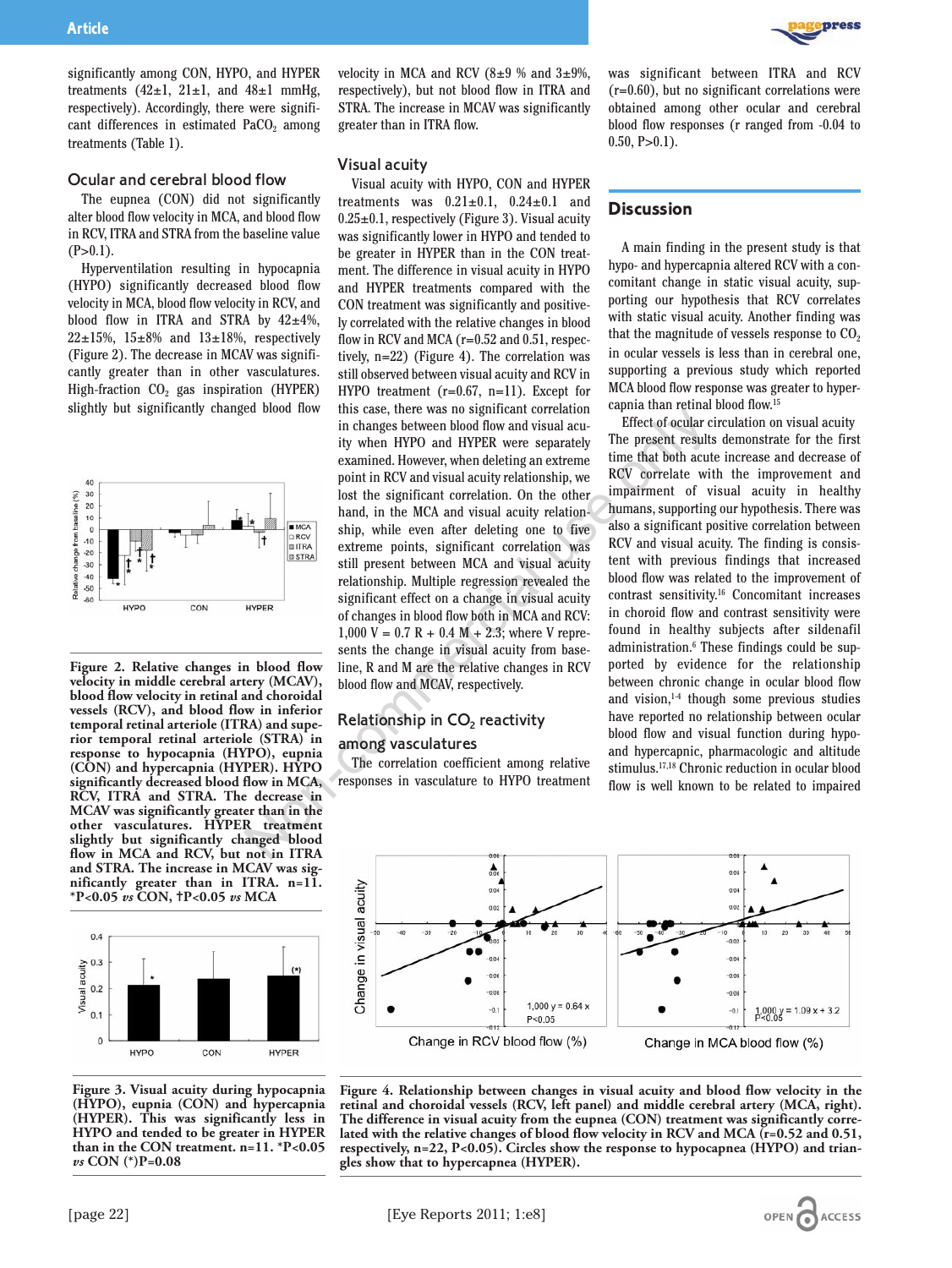

visual function in diseases and animal models.1-5 Acute loss of contrast sensitivity in glaucoma patients was improved by hypercapnia.19 These findings could support the relevance of acute change in ocular blood flow on the concomitant change in visual acuity.

The relationship between changes in ocular flow and visual acuity could provide an important translational implication, if ocular blood flow is relevant to various visual variables, such as dynamic visual acuity, visual field and contrast sensitivity as well as static visual acuity. For example, the present finding is useful to find how to maintain or improve visual acuity during work. It was reported that high intensity exercise induces temporary impairment of visual acuity.7 High intensity exercise relates to hyperventilation, which induces hypocapnea. Thus the relationship of ocular blood flow to visual acuity has implications in preventing the decreased vision.

### Effect of  $CO<sub>2</sub>$  on ocular and cere-

#### bral vascular responses

Blood flow velocity reduced in both ocular capillary and arterioles in response to decreased  $PaCO<sub>2</sub>$  and partly increased in response to increased PaCO<sub>2</sub>. The response of ocular blood flow or blood flow velocity to hypercapnia has been well documented in retinal capillary, superior temporal peripapillary retina, and ophthalmic and central retinal arteries.18,20,21 The response to hypocapnia was also reported.18 The present study supports that both retinal arteriole and retinal-choroidal vasculatures respond to both hypo- and hypercapnia.

The response to hypo- and hypercapnia was greater in MCAV than blood flow velocity in ocular vessels and blood flow in retinal arterioles both in groups and individuals, indicating weaker reactivity in ocular than the cerebral vessels. Few previous studies have compared the ocular vessel and cerebral vessel response to  $CO<sub>2</sub>$ .<sup>15,22,23</sup> A weaker reactivity in ocular vessels to  $CO<sub>2</sub>$  has physiological relevance. The function of the retina is vulnerable to overperfusion.2,9 Weak reactivity could serve for the relatively easy stabilization of ocular perfusion.

## Relationship between responses in various vessels

Retinal vessels are routinely inspected during physical examinations and used to estimate clinical cerebral vessel conditions. A correlation between vascular reactivity to  $CO<sub>2</sub>$  in retinal and cerebral vessels has been reported.24 Studies have been performed based on analogy of ocular vessels to the cerebral circulation; however, no published study to our knowledge has investigated the relationship between cerebral and ocular vessel responses

to  $CO<sub>2</sub>$ . The present result does not show a relationship among these responses. This implies that the magnitude of response to vasoconstrictive and vasodilative mechanisms is not necessarily the same in ocular and cerebral vasculatures in an individual.

Limited correlation even in ocular flow responses might be due to the effect of this complex flow nature in the retina. RCV is a combination of retinal and choroidal flow velocity; the retinal circulation component is characterized by a low level of flow and is supplied by the central retinal artery, which is connected to the ITRA and the STRA, whereas the choroidal circulation component has relatively higher flow and is supplied by ciliary arteries.9,25 Unfortunately, we cannot separate these signals in the present study.

### Limitations

The increase in  $PaCO<sub>2</sub>$  was limited since increase in inspired  $CO<sub>2</sub>$  stimulates ventilation. HYPER treatment did not provide a corresponding change in PaCO<sub>2</sub> to HYPO treatment. As a result, the decrease of ocular blood flow was limited and the change of visual acuity did not reach statistical significance. Increase in ventilation could increase  $PaO<sub>2</sub>$ . In our preliminary measurement in the same experimental setting, we observed 10% increase in  $P_{ET}O_2$  in four of subjects during HYPO treatment. An increase of 13% in  $P_{FT}O_2$  has been reported during hypercapnia.26 Thus, arterial oxygen tension accompanied by increased ventilation might reduce the ocular blood flow. Results obtained during hypocapnia could be mixed with the effect of increased oxygen tension. However the effect of oxygen tension is more limited than previous studies comparing ocular blood flow between air and carbogen. Using carbogen leads  $P_{ET}O_2$  up to 400 mmHg,<sup>27</sup> while the present study might have roughly increase it by 115 mmHg. In turn, we can conclude that hypercapnea increases ocular blood flow since the effect of hypercapnia overwhelms the effect of increased oxygen, if any. Sometimes in Emicidential interasse in PaCO<sub>2</sub> was limited since since<br>
and cerection. HYPER treatment did not provide a corre-<br>
sponding change in mesponse to the linerasse in inspired CO<sub>2</sub> stimulates ventila-<br>
and cere

> It should be noted that the change of  $PCO<sub>2</sub>$ also alters the oxygen dissociation curve of hemoglobin (Hb), i.e., the Bohr effect and the converse of the Bohr effect. In fact, the possibility of impeding  $O<sub>2</sub>$  unloading even in human muscle tissues has been reported.28 The present study does not allow us to conclude that the single effect of blood flow alters the visual acuity. In turn, there remains the possibility that the shift of oxygen dissociation curve of Hb modified the acuity; any factor modifying visual acuity associated with respiratory manipulation should be carefully interpreted.

> Altered cerebral perfusion could affect visual acuity as shown in the concomitant change and significant correlation in changes of MCAV and visual acuity, though MCA dynamics may

be different in nature than posterior cerebral artery dynamics.29 There is also indirect evidence that altered cerebral perfusion could affect visual acuity: a relationship between MCA blood flow and visual acuity and contrast sensitivity in primary open-angle glaucoma in a cross-sectional study.4 It is difficult to obtain direct evidence that cerebral perfusion relates to visual function because the nature of both cerebral and ocular flows are similar to many physiological stimulations. Thus there is room for argument as to whether or not cerebral blood flow changes the visual acuity.

In summary, we compared the ocular and cerebral blood flow among hyper-, hypo-, and normo-capnia conditions. We demonstrated that the ocular blood flow change induced by both hypo- and hyper-capnia are associated with concomitant changes in visual acuity. These findings are useful for further understanding the physiological nature of ocular blood flow and its relation to visual function.

## **References**

- 1. Wangsa-Wiraman ND, Linsenmeier RA. Retinal oxygen. Fundamental and clinical aspects. Arch Ophthalmol 2003;121:547-57.
- 2. Bill A. Blood circulation and fluid dynamics in the eye. Physiol Rev 1975;55:383-417.
- 3. Guan K, Hudson C, Wong T, et al. Retinal hemodynamics in early diabetic macular edema. Diabetes 2006;55:813-8.
- 4. Harris A, Siesky B, Zarfati D, et al. Relationship of cerebral blood flow and central visual function in primary openangle glaucoma. J Glaucoma 2007;16:159- 63.
- 5. Sasaoka M, Taniguchi T, Shimazawa M, et al. Intravitreal injection of endothelin-1 caused optic nerve damage following to ocular hypoperfusion in rabbits. Exp Eye Res 2006;83:629-37.
- 6. Sponsel WE, Paris G, Sandoval SS, et al. Sildenafil and ocular perfusion. N Engl J Med 2000;342:1680.
- 7. Ishigaki H, Miyao M, Ishihara S, et al. The deterioration of visual acuity by exercise under a mesopic vision environment. J Sports Med Phys Fitness 1991;31:272-6.
- 8. Alm A, Bill A. The oxygen supply to the retina. I. Effects of changes in intraocular and arterial blood pressures, and in arterial PO2 and PCO2 on the oxygen tension in the vitreous body of the cat. Acta Physiol Scand 1972;84:261-74.
- 9. Delaey C, Van de Voorde J. Regulatory mechanisms in the retinal and choroidal circulation. Opthalmic Res 2000;32:249-56.
- 10. Van De Borne P, Mezzetti S, Montano N, et al. Hyperventilation alters arterial baroreflex control of heart rate and muscle sym-